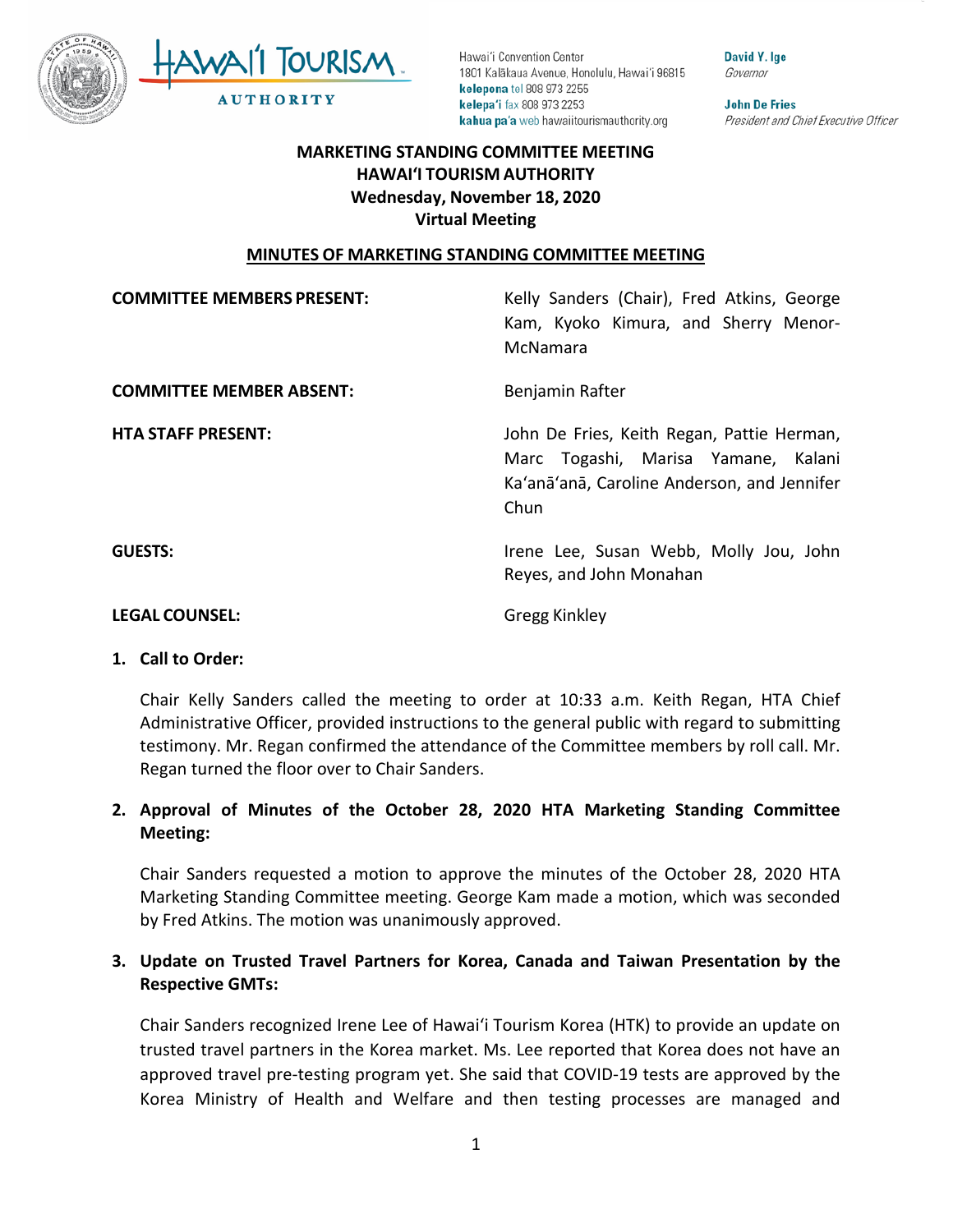

# AWAII TOURISM **AUTHORITY**

Hawai'i Convention Center 1801 Kalākaua Avenue, Honolulu, Hawai'i 96815 kelepona tel 808 973 2255 kelepa'i fax 808 973 2253 kahua pa'a web hawaiitourismauthority.org

David Y. Ige Governor

**John De Fries** President and Chief Executive Officer

operated by the Korea Disease Control and Prevention Agency. She explained that Korean nationals returning from the United States must quarantine for 14 days and download a contact tracing mobile app that is heavily monitored by the government. Returning travelers also require a negative COVID-19 test within 72 hours of their arrival. Ms. Lee noted that there are six hundred screening centers nationwide, and one hundred centers provide test certificates in English. She said that Incheon Airport is setting up a rapid testing center for outbound travelers to be tested before their departure in Terminal 2, which houses Korean Air and other SkyTeam Alliance carriers including Delta Airlines. She added that the rapid testing should be in operation from mid-December. Ms. Lee said that selecting and coordinating trusted travel partners with the Attorney General's office (AGO) remains a priority. She added that Hawaiian Airlines will resume direct flights on November 27th.

Chair Sanders recognized Susan Webb of Hawai'i Tourism Canada (HTC) to provide an update on trusted travel partners in the Canada market. Ms. Webb reported that by the end of the week, an announcement will be made regarding approved trusted travel partners in Canada and the resumption of direct flights on Air Canada and WestJet in early December. She said that one of the deterrents for Canadians traveling to Hawai'i had been the mandatory 14 day quarantine upon their return to Canada. However, now, if a returning traveler has a negative result for a rapid COVID-19 test upon arrival at the airport and another negative test result five days later, then the 14-day quarantine is no longer required. Ms. Webb noted that a maximum 5 day quarantine makes a significant difference for Canadians who want to travel to Hawai'i. She said that the inbound arrival testing is offered at Toronto and Calgary airports. She reported that the Vancouver airport is still piloting rapid pre-flight testing for COVID-19-free flights.

Chairs Sanders recognized Molly Jou of Hawai'i Tourism Taiwan (HTT) to provide an update on trusted travel partners in the Taiwan market. Ms. Jou reported that the COVID-19 situation is under control. She noted that China Airlines has no timeline to resume direct flights from Taipei to Honolulu. She explained that border restrictions must be lifted and COVID-19 protocol in place to waive quarantine requirements. Ms. Jou said that three private hospital chains have been identified as trusted travel partners, and the three chains intend to sign a memorandum of understanding with the AGO. She added that HTT will continue to support and facilitate the approval of a trusted travel partner program in Taiwan. Ms. Jou reported that HTT will host a Taiwanese virtual trade show on December 10th, which will be supported by Hawaiian Airlines and United Airlines.

Mr. Atkins asked if there has been a spike of COVID-19 cases in Korea. Ms. Lee responded that there have been small, localized spikes in cases. However, the daily number of confirmed cases remain between one and two hundred nationwide.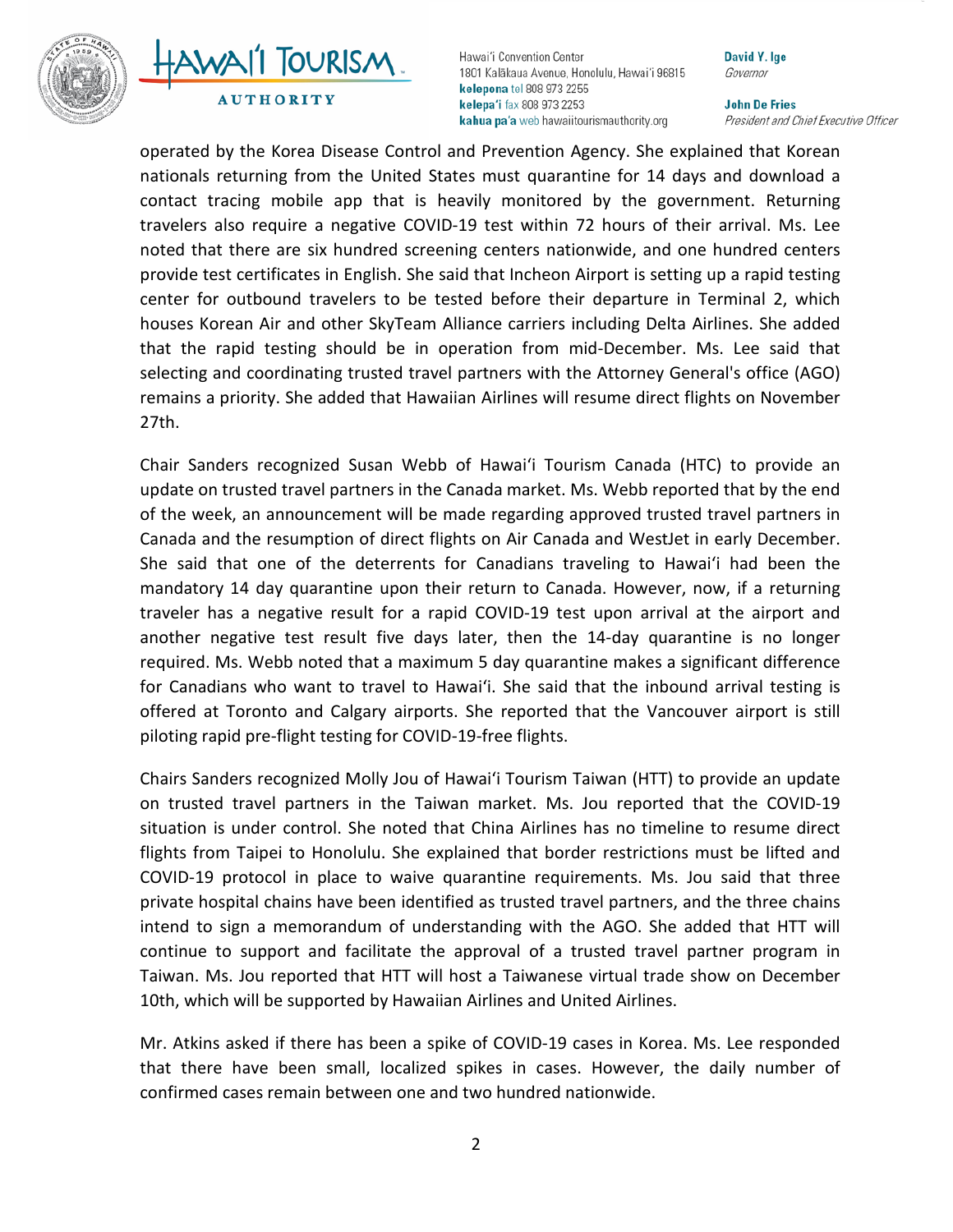



David Y. Ige Governor

**John De Fries** President and Chief Executive Officer

Chair Sanders invited the public to provide testimony, and there was a question. Duke Ah Moo asked about the cost of a COVID-19 test in Korea. Ms. Lee responded that the cost of polymerase chain reaction (PCR) test in Korea is \$100, but is free if a person is symptomatic or has come into contact with someone who has tested positive.

# **4. Update on Travel Agent Booking Pace by Jennifer Chun, HTA's Director of Tourism Research:**

Chair Sanders recognized Jennifer Chun, HTA Director of Tourism Research, to present on travel agent booking pace. Ms. Chun noted that the data she receives is from Global Agency Pro, which collects 90% of the world's travel agency booking data. She reported that there were more bookings than last month's meeting, but is still a great deal lower compared to 2019. Ms. Chun noted that there were a few visitors from Canada, Australia, and New Zealand likely coming through domestic flights because airlines are not yet flying directly to Hawai'i from those destinations. She said that half of the bookings are from the U.S. to Oʻahu. Ms. Chun said that bookings from Japan continue to be low because of the limited number of flights. She added that the mandatory 14 day quarantine remains an issue and will continue to impact bookings from Japan.

Ms. Chun reported that the booking pace in 2021 continues to be relatively low. She noted that there are a fair number of U.S. visitors planning trips to Maui, but very few people traveling to Moloka'i and Lāna'i. She added that booking pace for Hawai'i Island and Kaua'i remains slow, and the travelers on the books are mostly U.S. visitors. Ms. Chun said that the booking pace reports will continue to be published weekly.

Chair Sanders invited the public to provide testimony, and there was a question. Patrick Blangy asked where the majority of U.S. travelers are traveling from. Ms. Chun responded that the majority come from the U.S. West.

# **5. Update on Group General Trends, Cancellations and Booking Pace by John Reyes, HVCB Senior Vice President, Chief MCI Sales Officer:**

Chair Sanders recognized John Reyes of HVCB to provide an update on group trends, cancellations, and booking pace. Mr. Reyes reported that things were going well from January through March. He said that from April, they were working in a different landscape and operating at a 40% budget. He noted that difficult decisions with staff reductions were made. Mr. Reyes said that he currently has three Meet Hawai'i sellers for the U.S. market, one sales coordinator, and one staff member for the 'Elele Program. He noted that he would like to rebuild a dedicated citywide sales staff.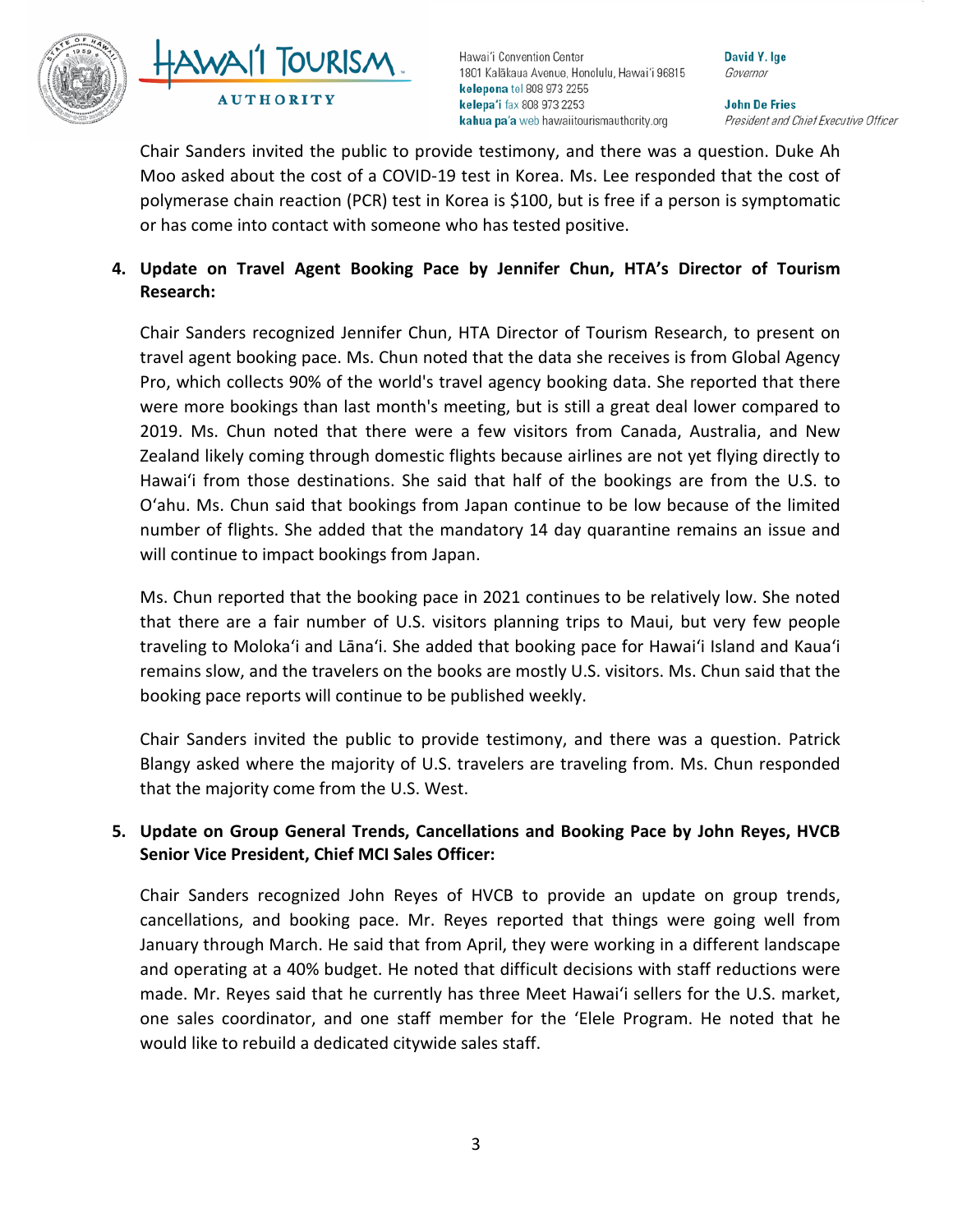



David Y. Ige Governor

**John De Fries** President and Chief Executive Officer

John Monahan of HVCB said that they had to prioritize which business would return first, which would be leisure travel due to issues and complications with gatherings. He noted that they stripped their staff down to the foundations, but that they would like to start rebuilding their sales staff. He added that HVCB is looking to hire a quarterback for citywide business, and they are actively in the process of doing so.

Mr. Reyes said that the goal is to remain nimble and to adjust to the COVID-19 situation as it evolves. He explained that the sales team is actively reviewing their business accounts and targeting specific accounts for single property and citywide business. He noted that their focus is on 2023 and 2026 for citywide business. Mr. Reyes said that the sales strategy is based on time efficiency. He explained that if a customer is not generating business, then time should not be spent on that account.

Mr. Reyes said that HVCB in partnership with HTA is launching the new Mālama Hawai'i initiative, which is focused on attracting mindful and responsible MCI groups and travelers. He noted that they are introducing corporate-social responsibility programs to customers and sharing how they can be involved.

Mr. Reyes said that HVCB was ready to launch a new citywide strategy in January, but the pandemic and budgetary restrictions put that plan on hold. He noted that every major citywide destination is now focused on rebooking canceled events. He added that the virtual Hawai'i Ford trade show on October 15th was successful with over 120 people in attendance.

Mr. Reyes said that HVCB has transitioned to long-term pace reporting because it is more accurate and better aligned with other industry reporting. He noted that 2020 pace at the Hawai'i Convention Center (HCC) is down 93% and combined room nights are down 58%. He said that MCI business whether single property or citywide should generate 375,000 room nights every year. Mr. Reyes noted that pace for 2021 and 2022 is looking good. However, pace for 2023 and 2026 is lagging behind, and that he and his staff are trying to develop more business for those years. He said that the first priority would be to hire a citywide salesperson with a focus on corporate business. He reported that fourteen groups canceled in 2020, and two groups canceled in 2021, which results in over \$340 million of negative economic impact. Mr. Reyes explained that they need to rebid for canceled groups. If groups rebook, then that means there is no competition to retain the business.

Mr. Reyes said that some of the new MCI trends are smaller groups with ten to fifty sleeping rooms and a hybrid combination of remote and in-person events. He noted that he does not expect business to begin normalizing until the latter part of 2021 and if a vaccine is widely available.